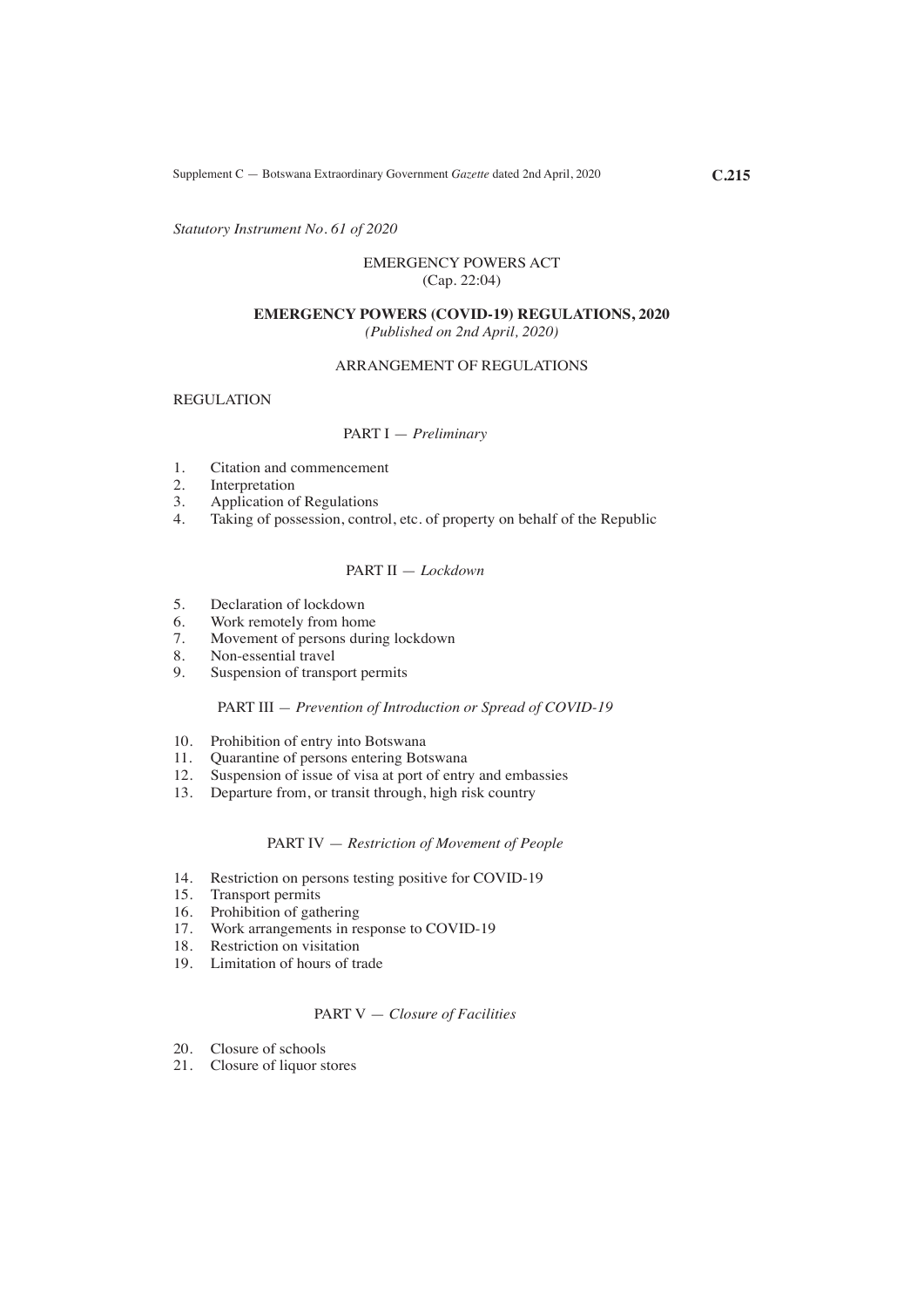#### PART VI — *Miscellaneous Provisions*

- 22. Suspension of applicable penalties<br>23. Designated places of entry, exit, etc
- 23. Designated places of entry, exit, etc.<br>24. Import of essential supplies
- 24. Import of essential supplies<br>25. Pricing and sale of essential
- 25. Pricing and sale of essential supplies<br>26. Standards, specifications for hand sar
- 26. Standards, specifications for hand sanitisers 27. Restriction of essential supplies
- Restriction of essential supplies
- 28. Power to stop, detain and arrest
- 29. Dead bodies, conveyance, burial, etc.
- 30. Payment of compensation and remuneration
- 31. Offences and penalties
- 32. Revocation of Instruments **SCHEDULES**

IN RECOGNITION of the risk posed by the COVID-19 pandemic and in exercise of the powers conferred on the President by section 3 of the Emergency Powers Act, the following Regulations are hereby made —

#### PART I — *Preliminary*

Citation and commencement

**1.** These Regulations may be cited as the Emergency (COVID-19) Regulations, 2020, and shall commence on publication and shall be subject to the affirmation by a resolution of the National Assembly.

Interpretation

- **2.** In these Regulations, unless the context otherwise requires —
- "COVID-19" means the Novel Coronavirus (2019-nCov) which is an infectious disease caused by a virus, and declared a global pandemic by the WHO on 11th March, 2020;
- "emergency services" means the Botswana Police Service, Botswana Defence Force, Prisons Service, Fire Services, ambulance service, medical service and veterinary service;
- "essential services" means any service that is provided in the following services —
	- (*a*) Government printing and publishing services;
	- (*b*) immigration services;
	- (*c*) custom services;
	- (*d*) banking services;
	- (*e*) central banking services;
	- (*f*) stock exchange services;
	- (*g*) insurance services;
	- (*h*) pension administrator services;
	- (*i*) fund managers;
	- (*j*) postal services;
	-
	- (*k*) electronic payment service providers;<br>(*l*) maintenance and hardware services; maintenance and hardware services;
	- (*m*) general dealer;
	- (*n*) supermarket;
	- (*o*) butchery;
	- (*p*) tuckshop services;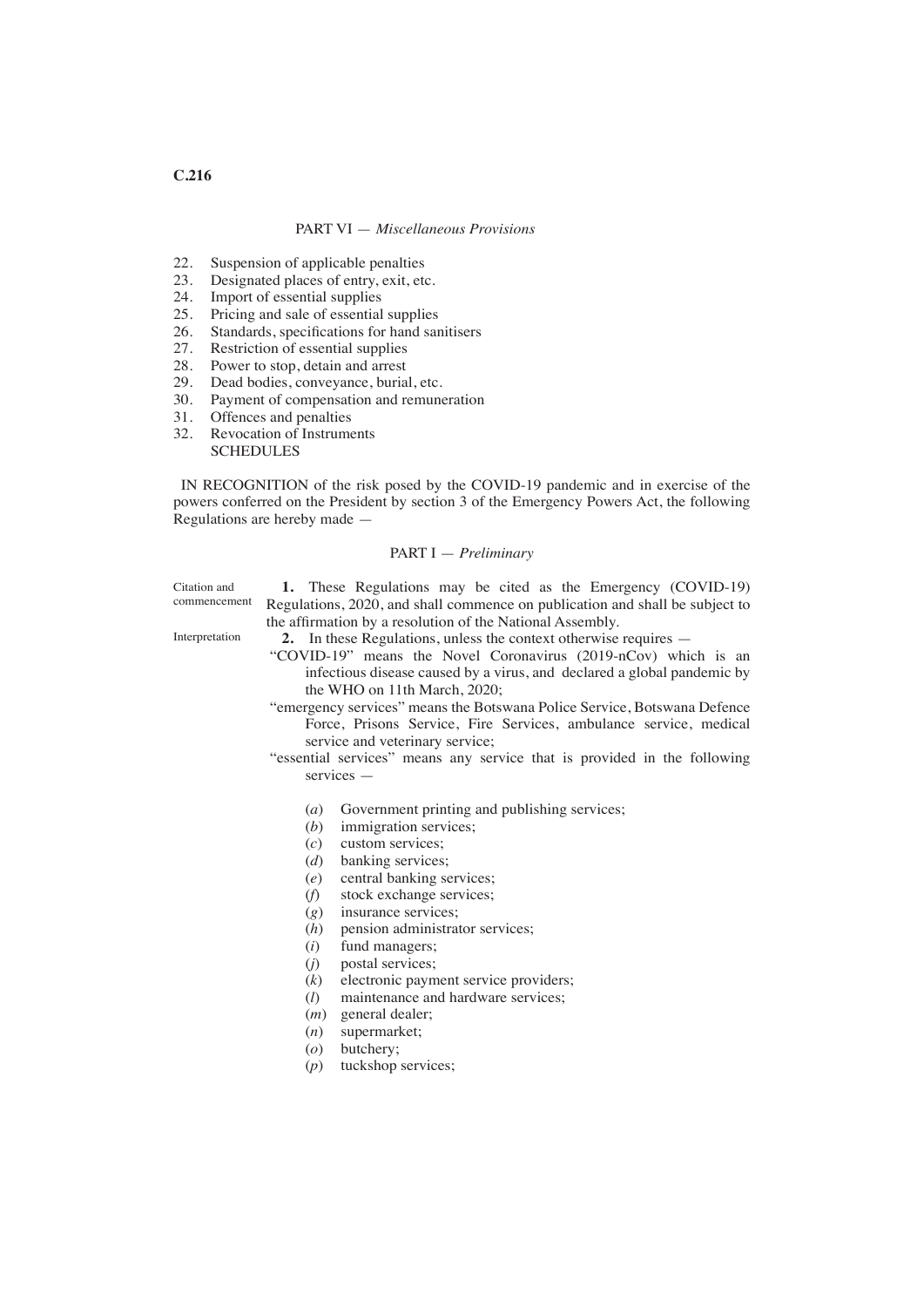- (*q*) procurement services;
- $(r)$  pest control services;<br>(*s*) chemical supply servi
- (*s*) chemical supply services;<br>(*t*) manufacturing services;
- (*t*) manufacturing services;<br>(*u*) water services;
- (*u*) water services;<br>(*v*) power services
- (v) power services;<br>(w) emergency serv
- (*w*) emergency services;<br>(*x*) communication servi-
- (*x*) communication services;<br>(*y*) medical aid services;
- medical aid services:
- (*z*) sanitation and refuse removals services;
- (*aa*) health services;<br>(*bb*) legal practitione
- legal practitioners;
- (*cc*) energy sector services;<br>(*dd*) farming services, include
- (*dd*) farming services, including crop production services;<br>(*ee*) social services:
- (*ee*) social services;<br>(*ff*) private security
- (*ff*) private security services;<br>(*gg*) petroleum services;
- (*gg*) petroleum services;<br>(*hh*) restaurant and takea
- (*hh*) restaurant and takeaway services;<br>(*ii*) bakery;
- 
- (*ii*) bakery; (*ij*) courier and delivery services;<br>(*kk*) funeral parlour services:
- funeral parlour services:
- (*ll*) administration of justice;
- (*mm*) air traffic control services;
- (nn) mining services;and
- (*oo*) any essential services as may be determined by the President and published by Notice in Gavernment *Gazette*,

and any other service in the supply chain connected with the provision of the above services;

"essential service provider" includes employees of the essential services; "essential supplies" means –

- (*a*) food supplies;
- (*b*) medical equipment and supplies including sanitisers, surgical gloves, soap, antiseptics, bleach, surgical spirit, methylated spirit, disinfectants, baby wipes, wet wipes and surgical masks;
- (*c*) pharmaceutical supplies;
- (*d*) agricultural supplies;
- (*e*) maintenance and hardware supplies;
- communication supplies;
- (*g*) air supplies;
- (*h*) rail supplies;<br>(*i*) water supplies
- water supplies, including chemicals and equipment required by the water sector; and
- (*j*) mining supplies,

and any other commercial supplies connected with essential services;

"gathering" means any assembly, concourse or procession of more than two persons, wholly or partially in open air or premises and shall exclude a

household or a group of essential service providers;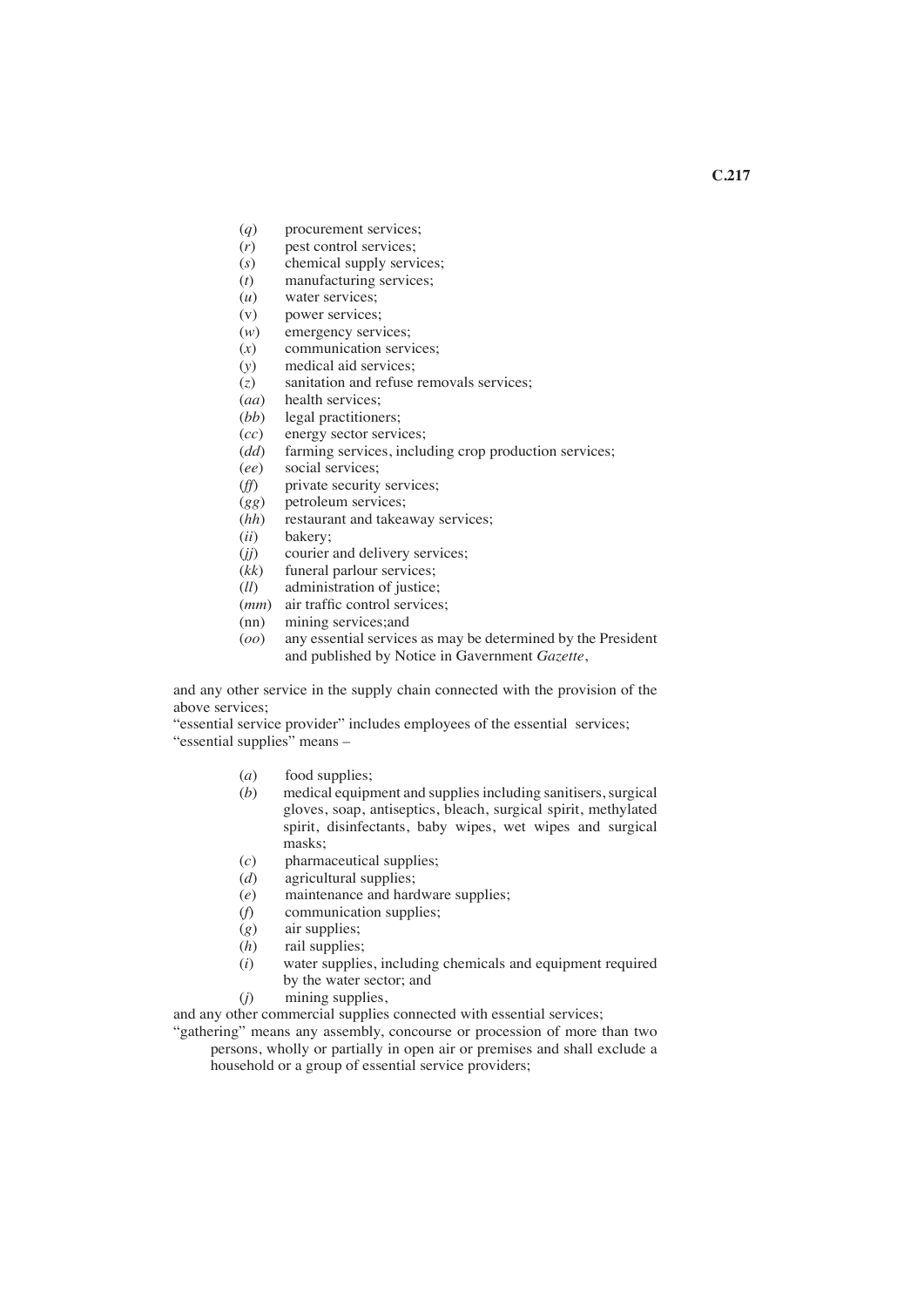- "high risk countries" means, Australia, Belgium, Canada, Chechnya, China, Denmark, United Kingdom, South Korea, France, Japan, Iran, United States of America, Germany, Italy, Netherlands, Norway, Portugal, Spain, Sweden, Switzerland, India, and includes any other country that may be declared as a high risk country by WHO for purposes of COVID-19;
- "law enforcement officer" means any member of the Botswana Police Service, Botswana Prison Service, Botswana Defence Force, wildlife officer or Directorate of Intelligence Services officers;
- "lockdown" means a severe form of social distancing under conditions as set out in Part II;
- "midnight" in reference to a day, means the point of time at which that day ends;
- "social distancing" means any public health measure taken to reduce interaction and contact between persons, to limit spread of diseases that are transmitted between persons including through contact and coughing; and
- "WHO" means the World Health Organization.

**3.** These Regulations shall apply for the duration of the emergency proclamation and shall apply to the whole of Botswana.

**4.** (1) For the purposes of these Regulations and in the interest of public health, the President may authorise, on behalf of the Republic —

- (*a*) the taking of possession or control of any property or undertaking; and
- (*b*) the acquisition of any property other than land.

(2) Any possession or control of property or any arrangements made before the commencement of these Regulations, shall continue to be in force as if made under these Regulations.

(3) Any person whose property is taken under this regulation shall be compensated and remunerated in terms of regulation 30.

#### PART II — *Lockdown*

Declaration of lockdown

**5.** (1) During the state of public emergency declared by the President under the Emergency Proclamation, the President may declare a national lockdown for the whole of Botswana or a lockdown in a particular location or area of Botswana.

(2) For the purpose of preventing, controlling and suppressing the spread of COVID-19, a lockdown is hereby declared with effect from 2nd April, 2020 at midnight until 30th April, 2020, for the whole of Botswana.

**6.** During the period of a lockdown —

- (*a*) all businesses and offices may only continue their business operations by allowing their employees to work remotely from home except employees designated as essential service provider; and
- (*b*) all persons employed within the public service, parastatals and any other state owned entity, unless specifically designated as essential service providers, shall work remotely from home.

Application of Regulations Taking of possession, control, etc. of property on behalf of the Republic

Work remotely from homes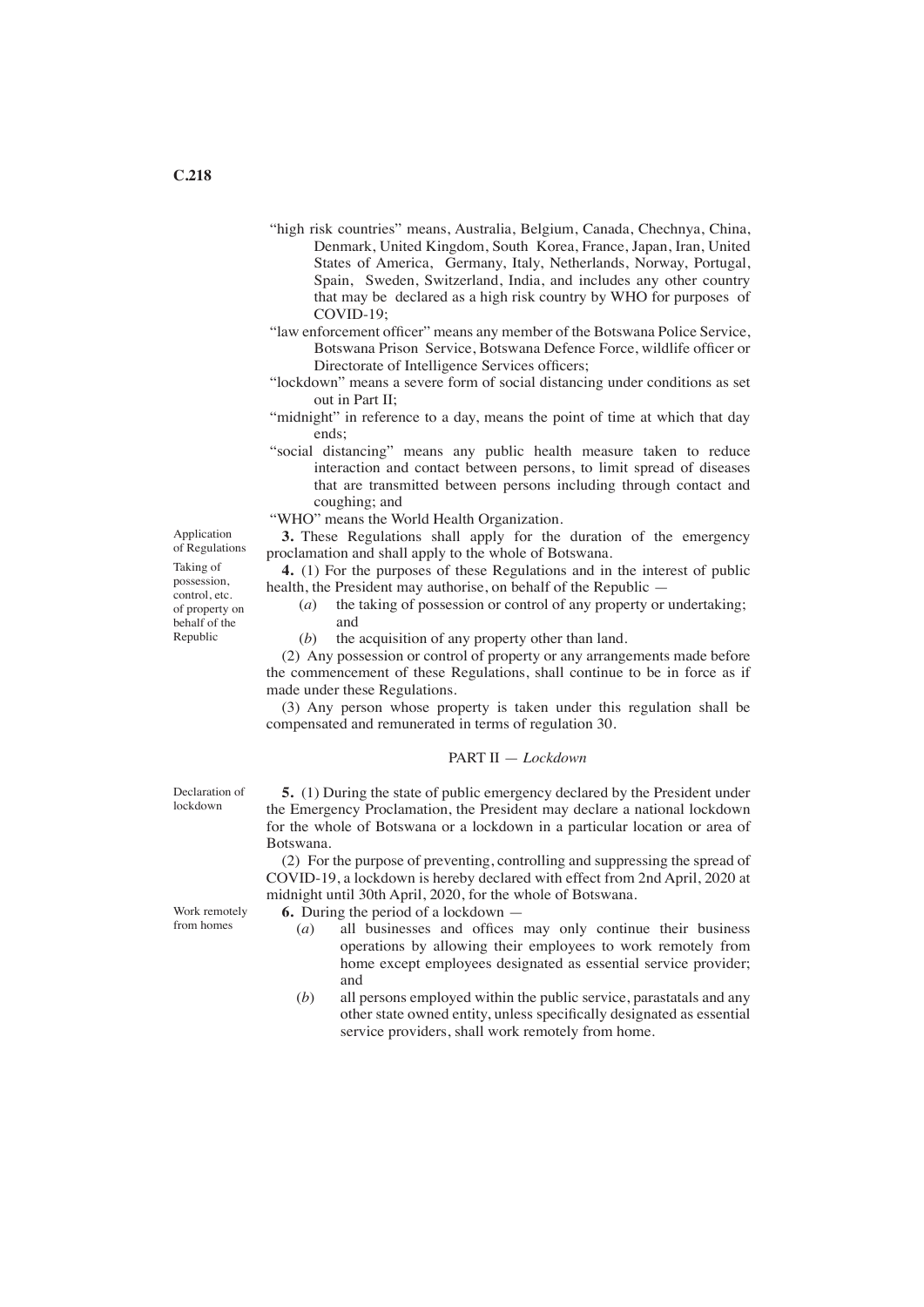his household except —

- (*a*) to attend an urgent meeting of Cabinet;<br>(*b*) to attend an urgent meeting of the Natio (*b*) to attend an urgent meeting of the National Assembly;<br>(*c*) to attend an urgent meeting of a council:
- to attend an urgent meeting of a council;
- (*d*) to attend an urgent meeting of the National Task Force on COVID-19;
- (*e*) if the person is an essential service provider in the discharge of his duties; or
- (*f*) if the person, not being an essential service provider, leaves his place of residence to access essential supplies as provided under subregulation (2),

and shall be required to fill out Form A or B as set out in Schedule 1.

(2) Subject to subregulation (1) (*e*), a person may leave his place of residence between the hours of 0800 hours and 2000 hours to access the following essential supplies at the nearest —  $(a)$  butcherv:

- (*a*) butchery;<br>(*b*) funeral pa
- funeral parlour;
- (*c*) general dealer;
- bakery:
- (*e*) maintenance or hardware services;
- (*f*) tuckshop;
- (*g*) health facility;
- (*h*) medical aid services;
- (*i*) restaurant or takeaway;<br>(*i*) supermarket;
- (j) supermarket;<br>(k) fuel filling sta
- $(k)$  fuel filling station;<br>(*l*) pharmacy or chem
- (*l*) pharmacy or chemist;<br>(*m*) agricultural shop:
- agricultural shop:
- (*n*) designated place for the collection of social protection packages,
- (*o*) bank; or
- (*p*) insurance company;

(3) Notwithstanding subregulation (1), a person may leave his place of residence between the hours of 0800 hours and 2000 hours to assist the elderly or the sick in accessing the facilities provided under subregulation  $((2) (g), (h),$ (*l*) and (*n*).

(4) For purposes of subregulation (2), a person means an individual from a household, except when rendering assistance under subregulation (3).

(5) A meeting of Cabinet, National Assembly, council and National Taskforce on COVID-19 shall at all times adhere to the social distancing requirements issued by the Director of Health Services as published in the Government *Gazette*.

(6) A trader or supplier under subregulation (2) shall —

- (*a*) ensure that all customers and staff maintain physical social distancing requirements issued by the Director of Health Services;
- (*b*) determine the number of persons that may be permitted in the establishment at any one time;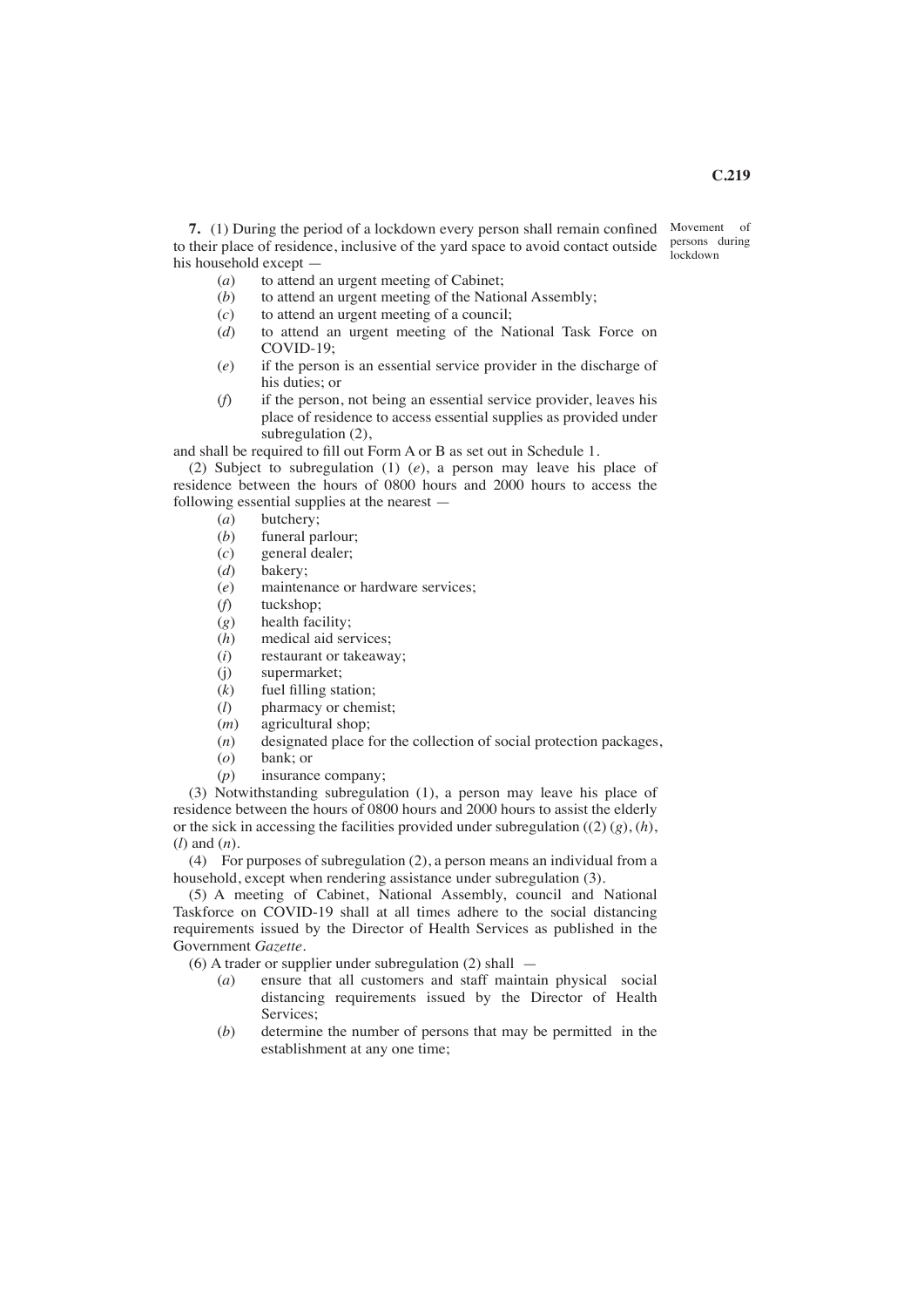(*c*) place any distance markers that may be required to ensure that the social distancing requirements issued by the Director of Health Services are complied with.

(7) The provisions of this regulation shall continue to apply after the lockdown.

(8) A person who contravenes this regulation commits an offence and is liable to a fine not exceeding P5 000 or to imprisonment for a term not exceeding six months, or to both.

**8.** A person shall not travel between villages, towns, cities and districts for non-essential travel during a lockdown.

**9.** (1) A permit issued in terms of —

- (*a*) section 5 (1) (*b*) of the Road Transport (Permits) Act for hire or reward to use a vehicle to convey any person by means of a motor vehicle;
- (*b*) section 6 (1) (*e*) of the Road Transport (Permits) Act to carry passengers and baggage for hire or reward or on own account;
- (*c*) section 10 (3) of the Road Transport (Permits) Act which is a short-term permit;
- (*d*) regulation 10 (*a*) of the Road Traffic Regulations for road worthiness; and
- (*e*) regulation 11 (1), (2) and (3) of the Road Traffic Regulations for conversion of foreign licence,

is suspended with effect from midnight of 2nd April, 2020.

(2) Notwithstanding the provisions of subregulation (1), during the lockdown the Minister shall issue temporary permits for the purposes of subregulation (3).

(3) The following persons shall be permitted to access public transport  $-$ 

(*a*) essential service providers;

(*b*) persons accessing essential supplies at regulation 7 (2):

 Provided that public transportation shall be accessed between 1800 hours and 2000 hours.

(4) A person issued with a temporary permit under subregulation (2) shall —

- (*a*) wash their hands with clean water and soap or use hand sanitiser;
	- (*b*) observe the social distancing requirements of being at least two metres apart from each other; and
	- (*c*) comply with directions for the prevention of spread of COVID-19 issued by the Director of Health Services as published in the Government *Gazette*.

PART III — *Prevention of Introduction or Spread of COVID-19*

**10.** (1) Subject to subregulation (2), during the state of public emergency no person shall enter Botswana other than a citizen or a non-citizen resident in Botswana.

(2) The President may, in so far as it appears to be necessary and expedient for the purposes of these Regulations —

- (*a*) allow entry into Botswana of a non-citizen for the provision of essential permits or the delivery of essential supplies;
- (*b*) allow the exit from Botswana of a citizen for medical purposes; and

travel Suspension of transport permits Cap. 69:03 Cap. 69:01 (Sub. Leg.)

Prohibition of entry into Botswana

Non-essential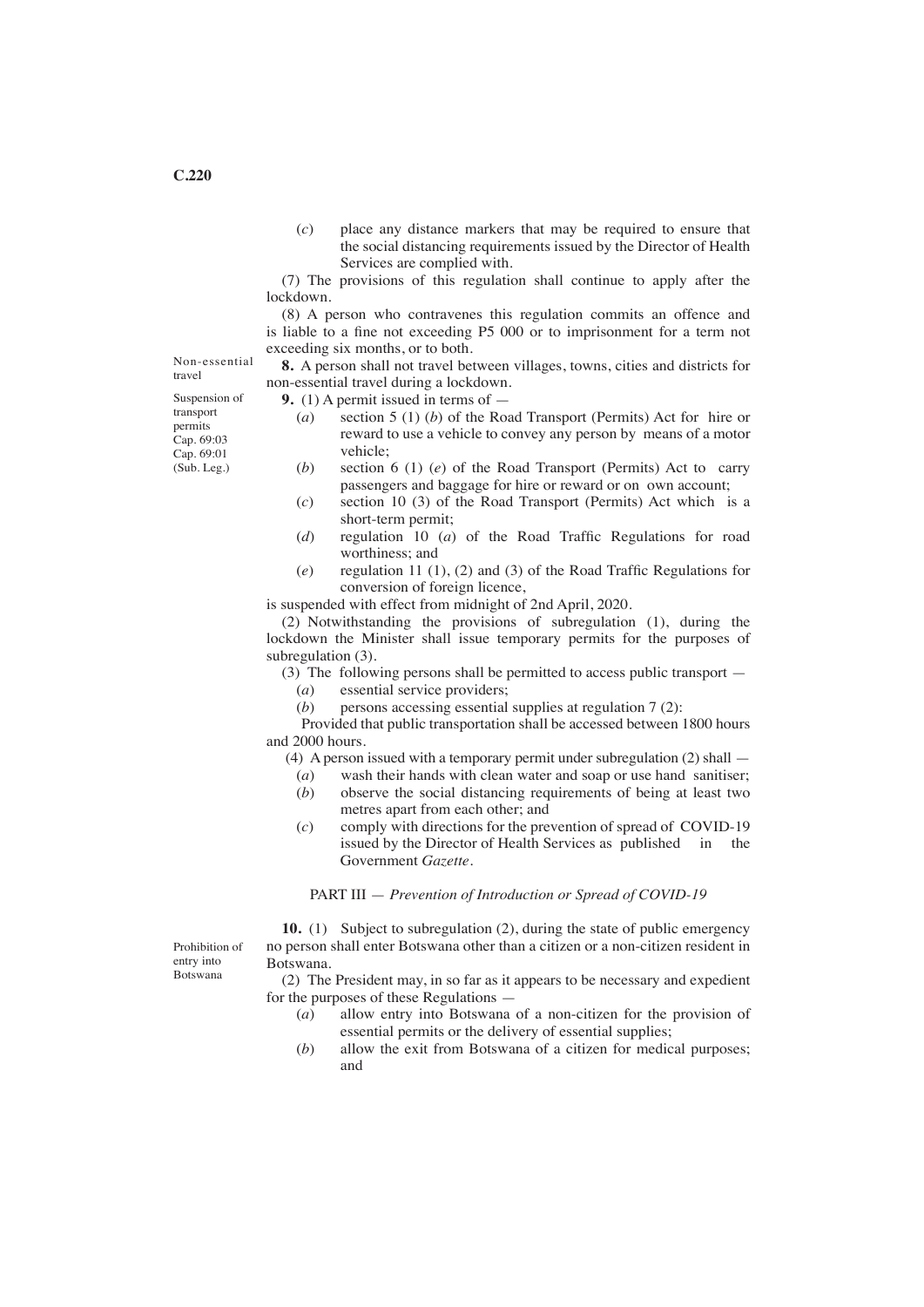(*c*) deport and exclude from Botswana a person who is a noncitizen.

(3) Any person who enters Botswana in contravention of subregulation (1) commits an offence and is liable to a fine not exceeding P5 000 or to imprisonment for a term not exceeding six months, or to both.

**11.** (1) In order to control the spread of COVID-19, a citizen or noncitizen resident in Botswana shall upon entering Botswana be subjected to the provisions of section 80 (1) (*c*) and (*d*) of the Public Health Act.

(2) A person who refuses to be subjected to the provisions of section 80 (1) of the Public Health Act commits an offence and is liable to a fine not exceeding P5 000 or to a term of imprisonment not exceeding six months, or to both.

**12.** (1) During the state of public emergency, the processing of visas at a port of entry or at any embassy shall be suspended.

(2) All valid visas save for those non-citizens who are already present in Botswana are hereby revoked.

(3) Subject to regulation 10 (2) (*c*), a person with a valid visitor's permit who entered Botswana before the declaration of the state of public emergency and whose permit expires during the state of public emergency shall be deemed to have a valid visitor's permit during the state of public emergency.

**13.** (1) Any person who departed from a high risk country or transited through a high risk country and entered Botswana on or after 11th March, 2020 and did not undergo Government-monitored quarantine shall, within five days after coming into force of these Regulations, notify —

- (*a*) the Director of Health Services of the people who he has come into contact with since his arrival into Botswana and the places visited in Botswana at the following numbers —
	- (i) 997,
	- (ii)  $3632756$ ,<br>(iii)  $3632757$ .
	- 3632757, or
	- (iv) 3632773; or

(*b*) any law enforcement officer,

and the provisions of regulation 11 (1) shall apply to such person.

(2) Any person who contravenes the provisions of subregulation (1) commits an offence and is liable to a fine not exceeding P5 000 or to imprisonment for a term not exceeding six months, or to both.

#### PART IV — *Restriction of Movement of People*

**14.** (1) A person who has tested positive for COVID-19 shall not —

- (*a*) be an essential service provider;
- (*b*) transport essential supplies; or
- (*c*) travel or visit any place, except a health facility under the supervision of the Director of Health Services,

unless, the person has completed his isolation or quarantine and has been certified by a medical practitioner that it is safe for that person to leave their place of residence.

- (2) A person under subregulation (1) who
	- *(a*) is an essential service provider; or
	- (*b*) transports essential supplies,

persons entering Botswana Cap. 63:01

Quarantine of

Suspension of issue of visa at port of entry and embassies

D e p a r t u r e from, or transit through, high risk country

Restriction on<br>nerson testperson ing positive for COVID-19

**C.221**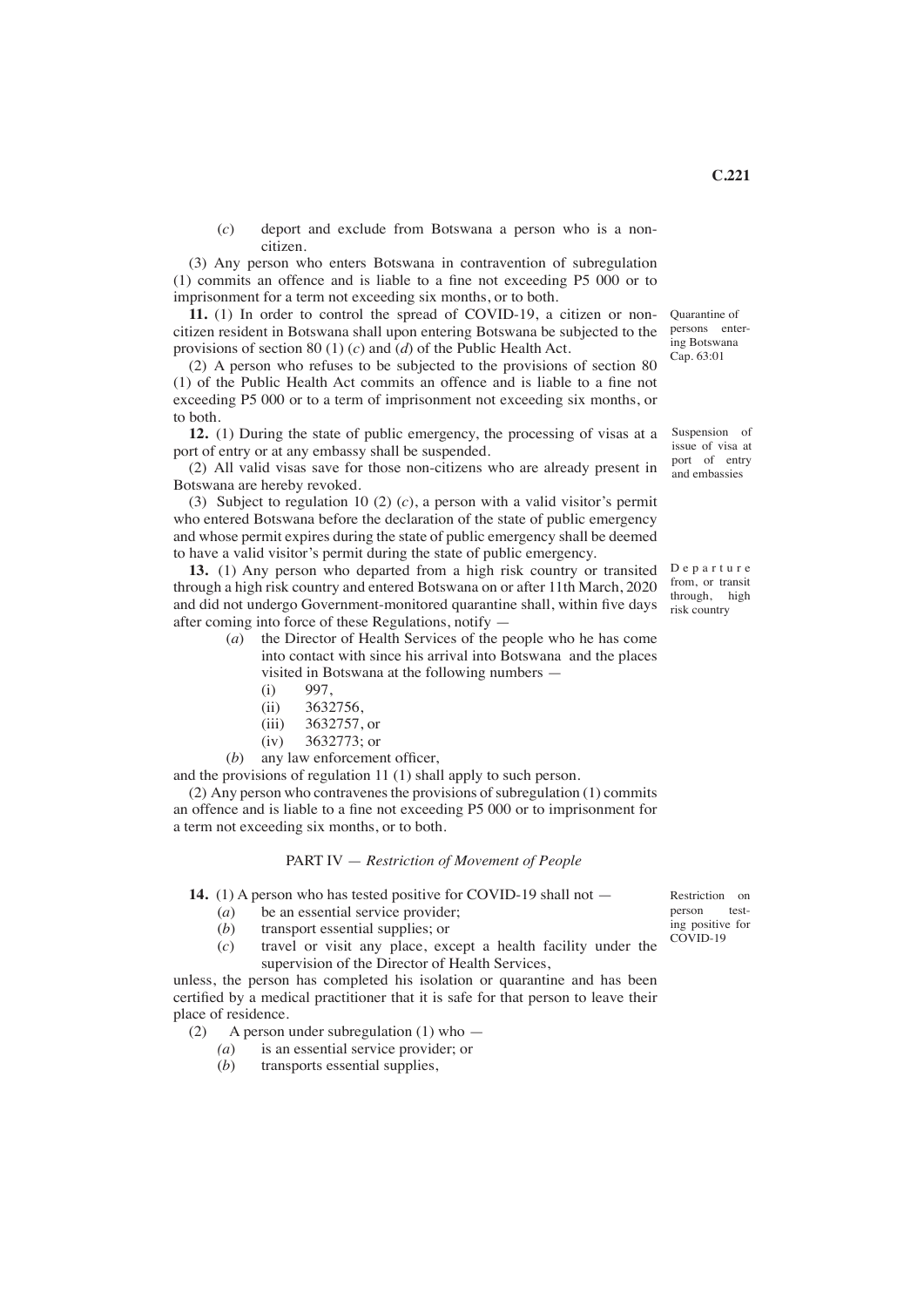and who does not declare to his employer that he has tested positive for COVID-19 commits an offence.

**15**. (1) Notwithstanding the provisions of regulation 9 (1), the Minister shall issue temporary permits for the purposes of subregulation (2).

- (2) The following persons shall be permitted to access public transport  $(a)$  essential service providers: (*a*) essential service providers;<br>(*b*) persons accessing essential
	- persons accessing essential supplies at regulation 7 (2):
- (3) A person issued with a temporary permit under subregulation (2) shall (*a*) regularly wash his hands with clean water and soap or use hand sanitiser;
	- (*b*) observe the social distancing requirements of being at least two metres apart from each other; and
	- (c) comply with directions for the prevention of spread of COVID-19 issued by the Director of Health Services as published in the Government *Gazette*, and shall ensure that passenger comply with this subregulation.

(4) Regulation 22 shall apply to any renewal of a licence or permit under the Road Traffic Act and the Road Transport (Permits) Act.

(5) A driving test provided under section 39 of the Road Traffic Act and regulation 13 of the Road Traffic Regulations, except a driving test carried out for the purpose of obtaining a driver's licence for a freight truck, is suspended during the state of public emergency.

(6) Section 84 of the Road Traffic Act which empowers the police to inspect, remove and detain vehicles involved in accidents shall not apply until further notice.

(7) Regulation 126 of the Road Traffic Regulations which restricts the movement of certain vehicles at night shall not apply to freight trucks carrying essential services during the state of public emergency.

Prohibition of gathering

**16.** (1) During the state of public emergency, a gathering of more than two persons is hereby prohibited:.

Provided that this regulation shall not apply to a meeting of Cabinet, a meeting of the National Assembly, a council meeting or a meeting of the National Taskforce on COVID-19.

(2) All religious places of worship shall be closed during the state of public emergency.

(3) During the state of public emergency, the number of persons attending a funeral shall not exceed 50.

- (4) All persons at a funeral, irrespective of their number, shall
	- (*a*) be provided by the host with clean water and soap to wash their hands or with hand sanitiser;
	- (*b*) observe the social distancing requirements of being at least two metres apart from each other; and
	- (*c*) comply with directions for the prevention of spread of COVID-19 issued by the Director of Health Services as published in the Government *Gazette*.

**17.** (1) During the state of public emergency following a lockdown, all members of the public service shall work as directed by the Director of Public Service Management as per any directives or circulars as may be issued for that purpose and shall comply with directions for the prevention of spread of COVID-19 issued by the Director of Health Services.

Work arrangements in response to COVID-19

**Transport** permits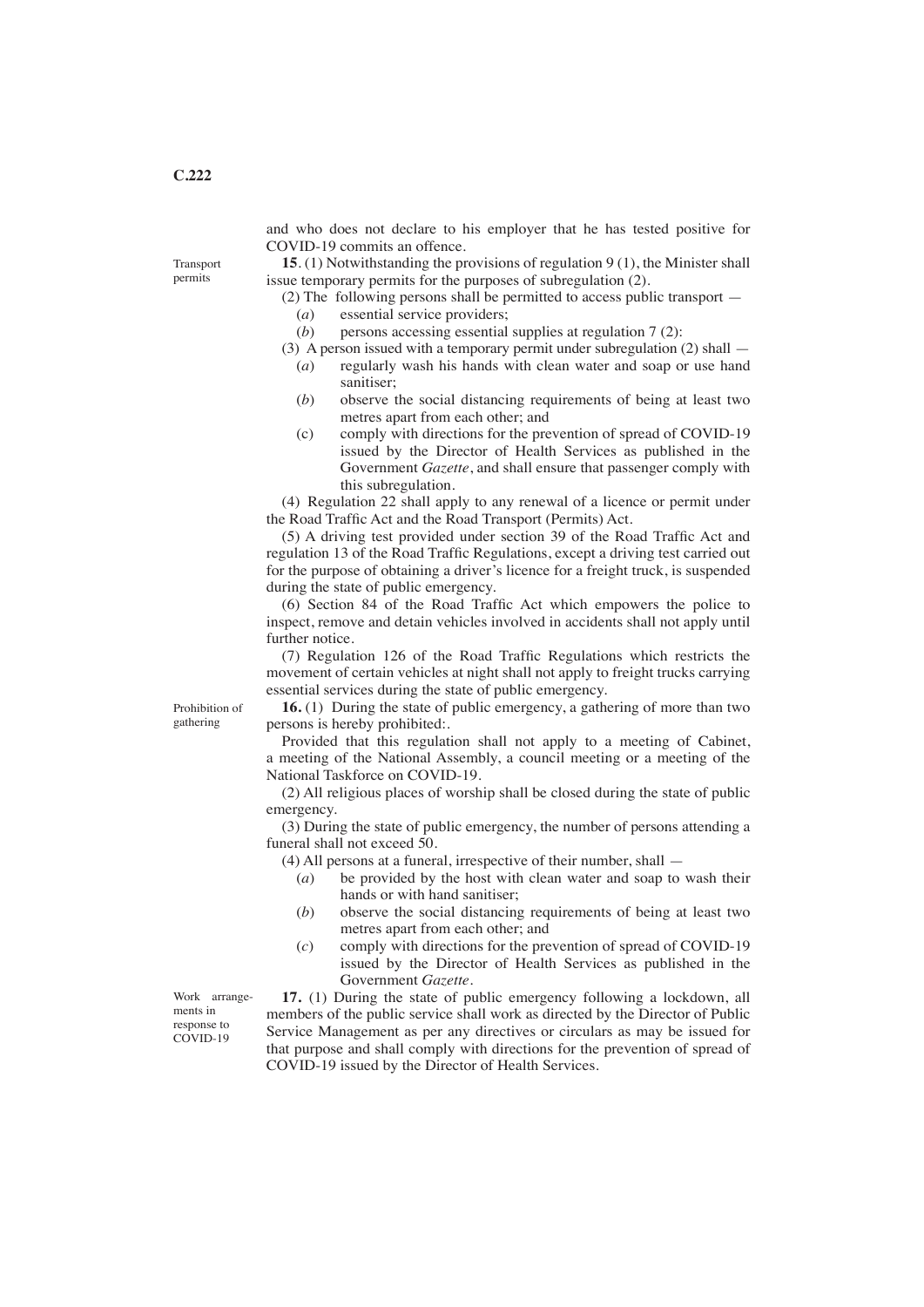(2) During the state of public emergency following a lockdown, all members of the private sector shall arrange themselves to work in a manner that complies with directions for the prevention of spread of COVID-19 issued by the Director of Health Services.

(3) An employer shall ensure that employees shall  $-$  (*a*) wash their hands with clean water and soar

- wash their hands with clean water and soap or use hand sanitizer;
- (*b*) observe the social distancing requirements of being at least two metres apart from each other; and
- (*c*) comply with directions for the prevention of spread of COVID-19 issued by the Director of Health Services as published in the Government *Gazette*.

**18**. During the state of public emergency, a person other than a legal practitioner or medical practitioner shall not visit or be permitted to visit —

- (*a*) any place of quarantine or isolation station;<br>(*b*) a patient in a hospital or facility, except a res (*b*) a patient in a hospital or facility, except a responsible adult in the case of a minor;
- (*c*) a detainee in a prison or police cell;<br>(*d*) any rehabilitation centre: and
- any rehabilitation centre; and
- (*e*) refugee camp or centre for illegal immigrants.

**19.** During the state of public emergency —

- (*a*) the following shall only operate as a take-away service for Limitation of essential service providers between the hours of 1000 hours and hours of trade 2000 hours
	- (i) a restaurant, and
	- (ii) a takeaway, and
- (*b*) the following shall operate between the hours of 0800 hours and  $2000$  hours  $-$ 
	-
	- (i) butchery,<br>(ii) funeral pay funeral parlour,
	- (iii) general dealer,
	-
	- (iv) bakery,<br>(v) mainter maintenance and hardware services,
	- (vi) tuckshop,
	- (vii) health facility,
	- (viii) medical aid services,
	- (ix) supermarket,
	- $(x)$  fuel filling station,
	- (xi) pharmacy or chemist,
	- (xii) agricultural shop, or
	- (xiii) designated place for the collection of social protection packages.

#### PART V — *Closure of Facilities*

**20.** (1) All schools shall be closed during the state of public emergency.

(2) For purposes of this regulation, "school" means a pre-primary school, Closure of primary school, post primary school, driving school and tertiary institution, schoolsincluding a university.

Restriction on visitation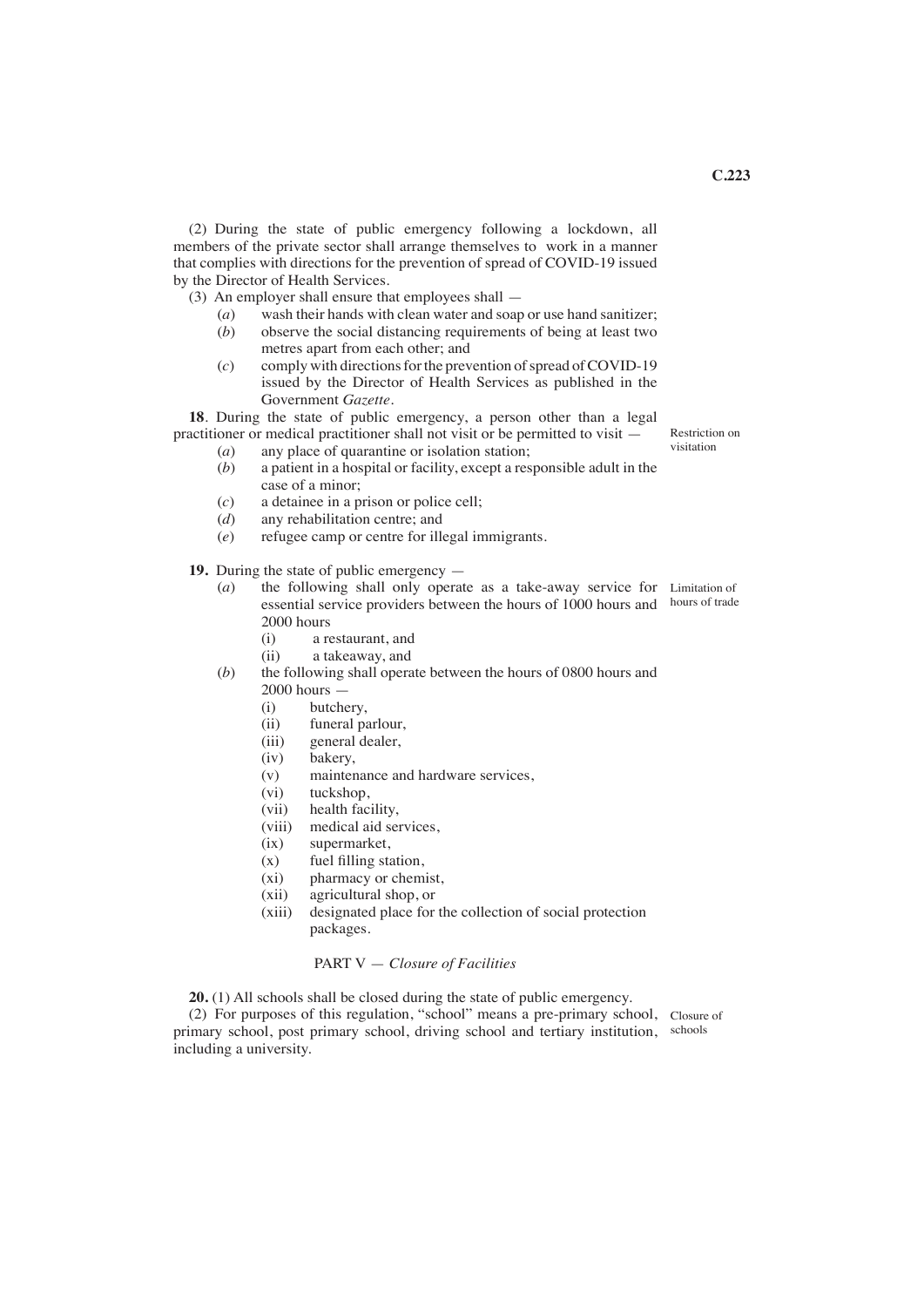Closure of liquor stores Cap. 43:11

**21.** (1) A liquor licence issued in terms of the Liquor Act is hereby suspended during the state of public emergency, all liquor stores shall remain closed and no liquor shall be sold.

(2) For purposes of this regulation, "liquor" includes all traditional beers.

#### PART VI — *Miscellaneous Provisions*

Suspension of applicable penalties

**22.** (1) Any licence, permit, identity card or authorisation issued to any person under any Act which expires during the duration of the state of public emergency shall be deemed to be valid for the duration of the emergency proclamation.

(2) Subregulation (1) shall not apply to any licence, permit or authorisation which expired before the declaration of the state of public emergency.

(3) Any penalty applicable for failure to renew any licence, permit, identity card or authorisation is hereby suspended for the duration of the emergency proclamation.

D e s i g n a t e d places of entry, exit, etc.

**23.** (1) The places of entry, exit, landing and loading and examination of goods in Botswana during the state of public emergency shall be as set out in Schedule 2.

(2) During the state of public emergency, the take-off and landing of aircrafts shall only be at the airports set out in Schedule 2.

(3) A person who contravenes subregulation (2) commits an offence and is liable to a fine not exceeding P10 000 000 or to imprisonment for a term not exceeding ten years, or to both.

**24.** (1) During the state of public emergency essential supplies shall be imported and supplied by licensed suppliers only.

(2) Any person who contravenes the provisions of subregulation (1) commits an offence and is liable to a fine not exceeding P100 000 or to imprisonment for a term not exceeding five years, or to both.

- **25.** (1) During the state of public emergency
	- (*a*) where there is an increase in the cost of procurement or production of essential supplies, a trader shall not increase the price of procurement or production of essential supplies by more than the additional cost of procurement or production of such essential supplies; and
	- (*b*) a trader who sells essential supplies shall not sell any other goods which are not essential supplies.

(2) A trader who contravenes the provisions of subregulation (1) commits an offence and is liable to a fine not exceeding P100 000 or to imprisonment for a term not exceeding five years, or to both.

**26.** (1) Standard BOS 844:2020 is hereby declared the hand sanitiser specification with immediate effect.

(2) Any person who contravenes this regulation commits an offence and shall be liable to imprisonment for a term not exceeding three years or to a fine not exceeding P5 000, or to both.

**27.** During the state of public emergency a trader shall, as far as practicably possible, ensure that the supplies listed in the first column of Schedule 3 do not exceed the limits set out in the second column of Schedule 3.

Pricing and sale of essential

Import of essential supplies

supplies

Standards specifications for hand sanitisers

Restriction of essential supplies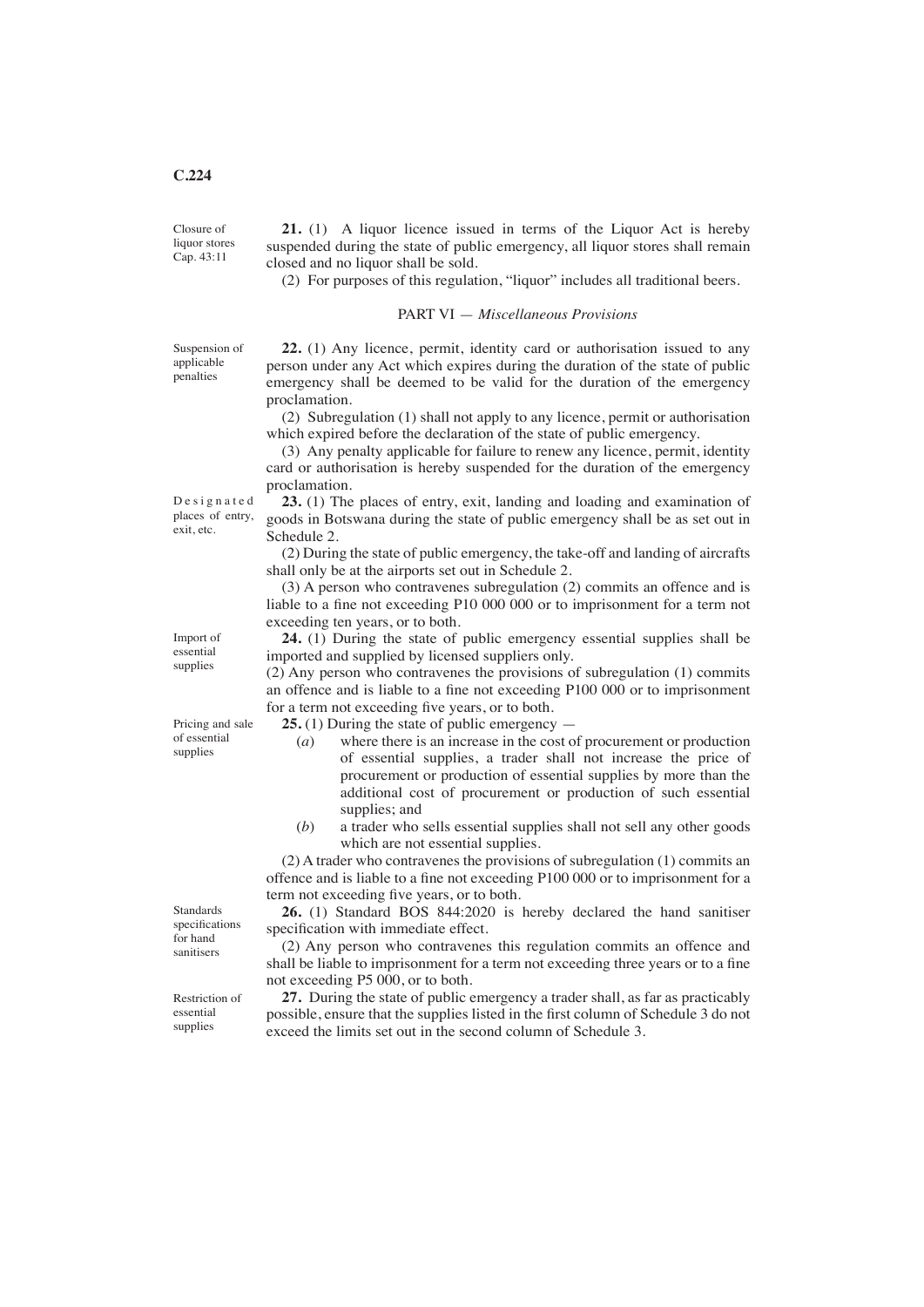detain and arrest

Dead bodies, c o n v e y a n c e , burial etc. Cap. 65:01 Payment of compensation and remuneration S.I. No. 38 of 2020

**28.** (1) Where a law enforcement officer has reasonable cause to believe that Power to stop, a person is in violation of these Regulations, he may stop, detain, question and arrest such person and confiscate any vehicle being used by that person, if he considers it necessary so to do.

(2) Any person who assaults, obstructs, hinders or resists or uses any threatening or abusive language or aids or incites any other person to assault, obstruct, hinder or resist any law enforcement officer in the execution of his duty under this regulation, commits an offence.

**29.** Where a person dies of COVID-19, the provisions of section 5 of the Conveyance of Dead Bodies Act as read with the Public Health Act shall apply.

**30.** (1) Subject to the provisions of paragraph 8 (*e*) of the Public Finance Management (COVID-19 Pandemic (Corona Virus) Relief Fund) Order, 2020, the President may authorise the payment of compensation and remuneration to any person affected by these Regulations.

(2) Any arrangement entered into before the coming into effect of these Regulations shall be deemed to have been made under these Regulations.

(3) Any person who relays any information to the public about COVID-19 from a source other than the Director of Health Services, and the WHO commits an offence and is liable to a fine not exceeding P100 000 or to imprisonment for a term not exceeding five years, or to both.

**31.** (1) A person who contravenes a provision of these Regulations in which Offences and a penalty is not provided for commits an offence and is liable to a fine not penalties exceeding P100 000 or to imprisonment for a term not exceeding five years, or to both.

(2) A person who intentionally exposes another person to COVID-19 commits an offence and is liable to a fine not exceeding P100 000 or to imprisonment for a term not exceeding five years, or to both.

(3) A person who publishes any statement, through any medium, including social media, with the intention to deceive any other person about —

(*a*) COVID-19;

(*b*) COVID-19 infection status of any person; or

(*c*) any measure taken by the Government to address COVID-19,

commits an offence and is liable to a fine not exceeding P100 000 or to imprisonment for a term not exceeding five years, or to both.

(4) Any person who intentionally misrepresents that he or any other person is infected with COVID-19 commits an offence and is liable to a fine not exceeding P100 000 or to imprisonment for a term not exceeding five years, or to both.

**32.** The Instruments specified in Schedule 4 are hereby revoked.

Revocation of Instruments

**C.225**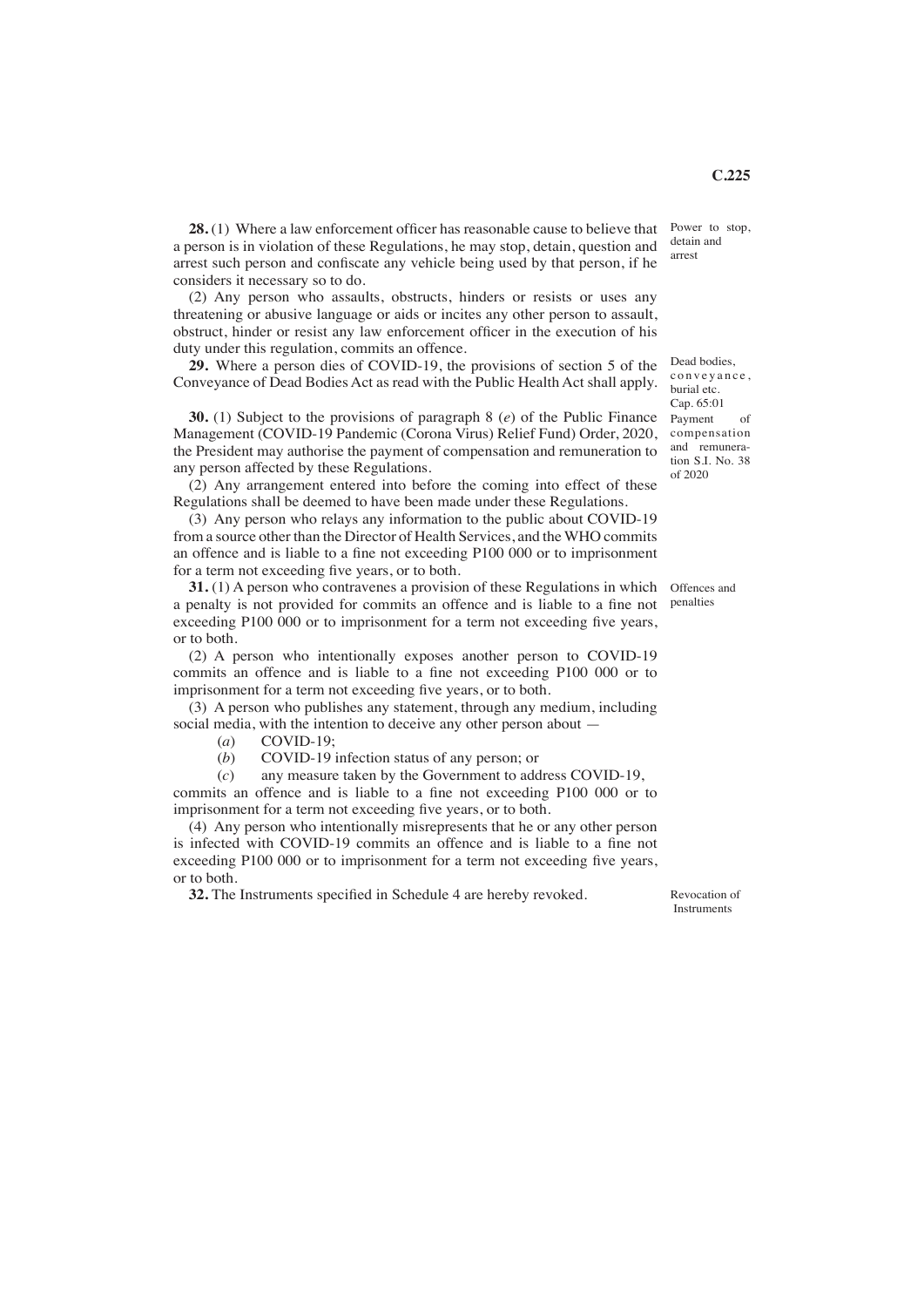**C.226**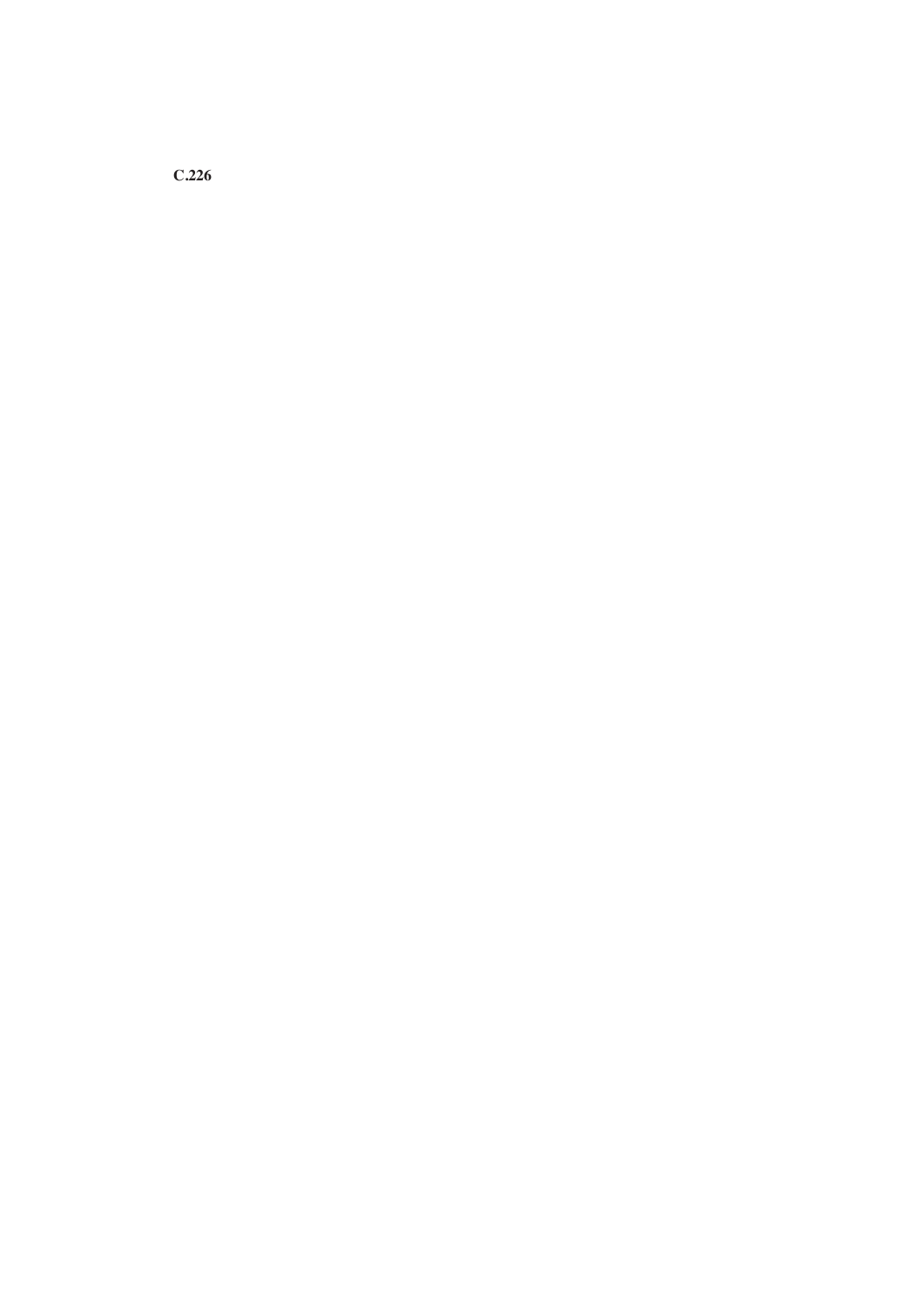

*(reg. 7 (1))*

## CONFIRMATION OF EMPLOYMENT IN ESSENTIAL SERVICES *\_\_\_\_\_\_\_\_\_\_\_\_\_\_\_\_\_\_\_\_\_\_\_\_\_\_\_\_\_\_\_\_\_\_\_\_\_\_\_\_\_\_\_\_\_\_\_\_\_\_\_\_\_\_\_\_\_\_\_\_\_\_\_\_\_\_\_\_\_\_\_\_\_\_\_\_\_\_\_\_\_\_*

*(Name of the employer/company)* 

Company Registration Number (where applicable):

conducts the business of

under the name (where applicable) \_\_\_\_\_\_\_\_\_\_\_\_\_\_\_\_\_\_\_\_\_\_\_\_\_\_\_\_\_\_\_\_\_\_\_\_\_\_\_\_\_\_\_\_\_\_\_\_\_\_ and

is an essential business as designated by the Emergency Powers (Covid-19) Regulations, 2020, which company is required to continue its operations during the state of public emergency.

 *\_\_\_\_\_\_\_\_\_\_\_\_\_\_\_\_\_\_\_\_\_\_\_\_\_\_\_\_\_\_\_\_\_\_\_\_\_\_\_\_\_\_\_\_\_\_\_\_\_\_\_\_\_\_\_\_\_\_\_\_\_\_\_\_\_\_\_\_\_\_\_\_\_\_\_\_\_\_\_\_\_*

The employee, whose details are set out below, fulfills an essential function, and is required to travel to and from work during the state of public emergency.

#### **EMPLOYEE'S DETAILS:**

| <b>Surname</b>         |             |                |              |                |
|------------------------|-------------|----------------|--------------|----------------|
| <b>Full name</b>       |             |                |              |                |
| <b>Identity</b> number |             |                |              |                |
| <b>Contact details</b> | Cell Number | Tel. No. $(W)$ | Tel. No. (H) | E-mail address |
|                        |             |                |              |                |

**The Company confirms that the information set out above is true and correct.**

Signed at ................................ on this ................. day of ...................................................., 2020.

\_\_\_\_\_\_\_\_\_\_\_\_\_\_\_\_\_\_\_\_\_\_\_\_\_\_\_\_\_\_\_\_\_\_\_\_\_\_\_\_\_ Name and Signature of Head of The Company/Entity

**Official Stamp of the Company:**

*NB:* The person in possession of this Form shall have her/his Identity Document / Passport in her/his possession and shall present it to any law enforcement officer upon request.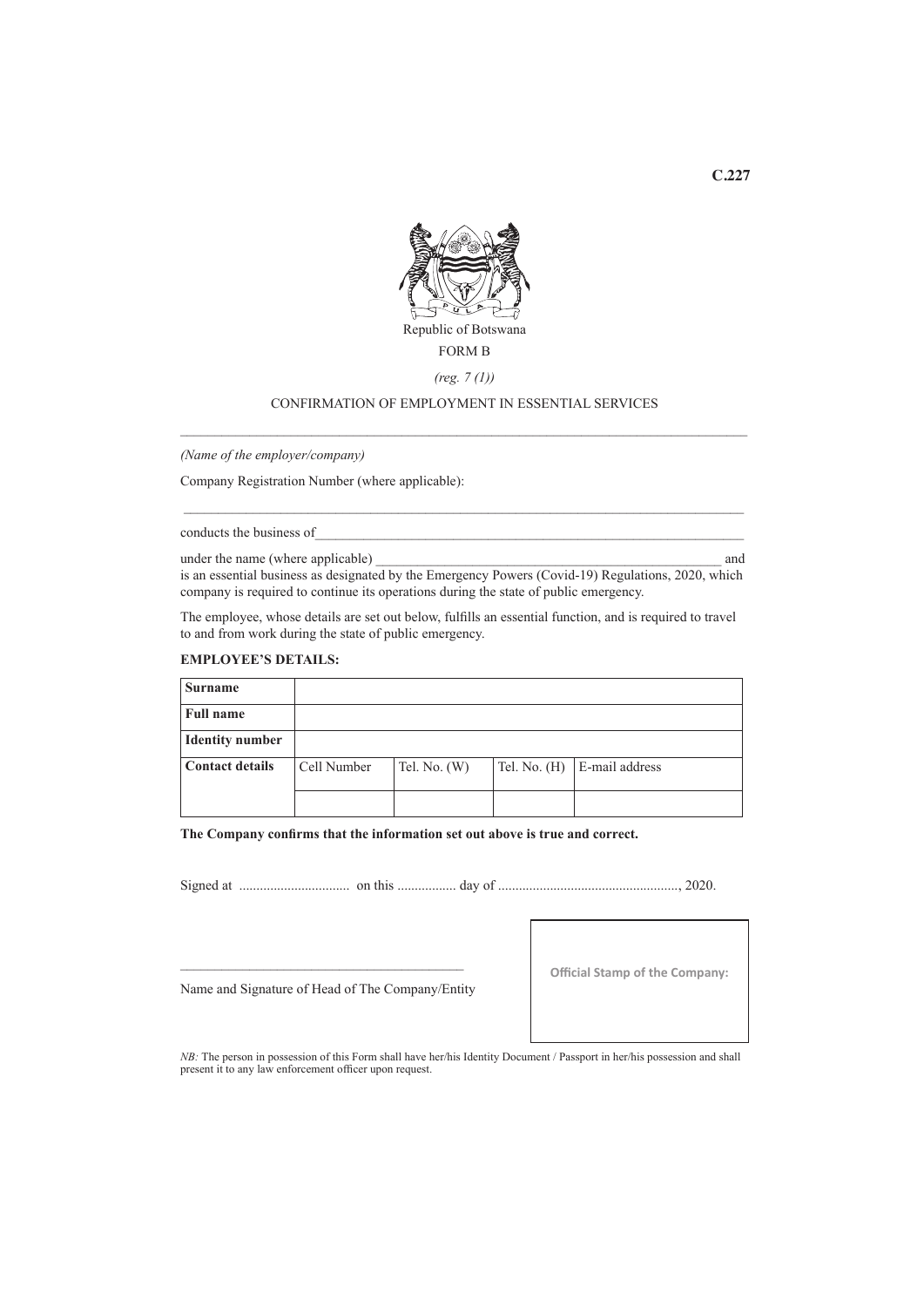## SCHEDULE 3

Essential Supplies *(regulation 27)*

| <b>Essential Supplies</b>         | Quantities per person per transaction |
|-----------------------------------|---------------------------------------|
| 1. Antiseptics                    | 2 litres                              |
| 2. Baby wipes                     | 3 packets                             |
| 3. Bleach                         | 1 litre                               |
| 4. Disinfectants                  | 1 litre                               |
| 5. Face masks                     | 30 masks                              |
| 6. Methylated and surgical spirit | 1 litre                               |
| 7. Sanitisers                     | 1 litre                               |
| 8. Soap                           | 3 bars                                |
| 9. Surgical gloves                | 30 pairs                              |
| 10. Wet wipes                     | 1 packet                              |